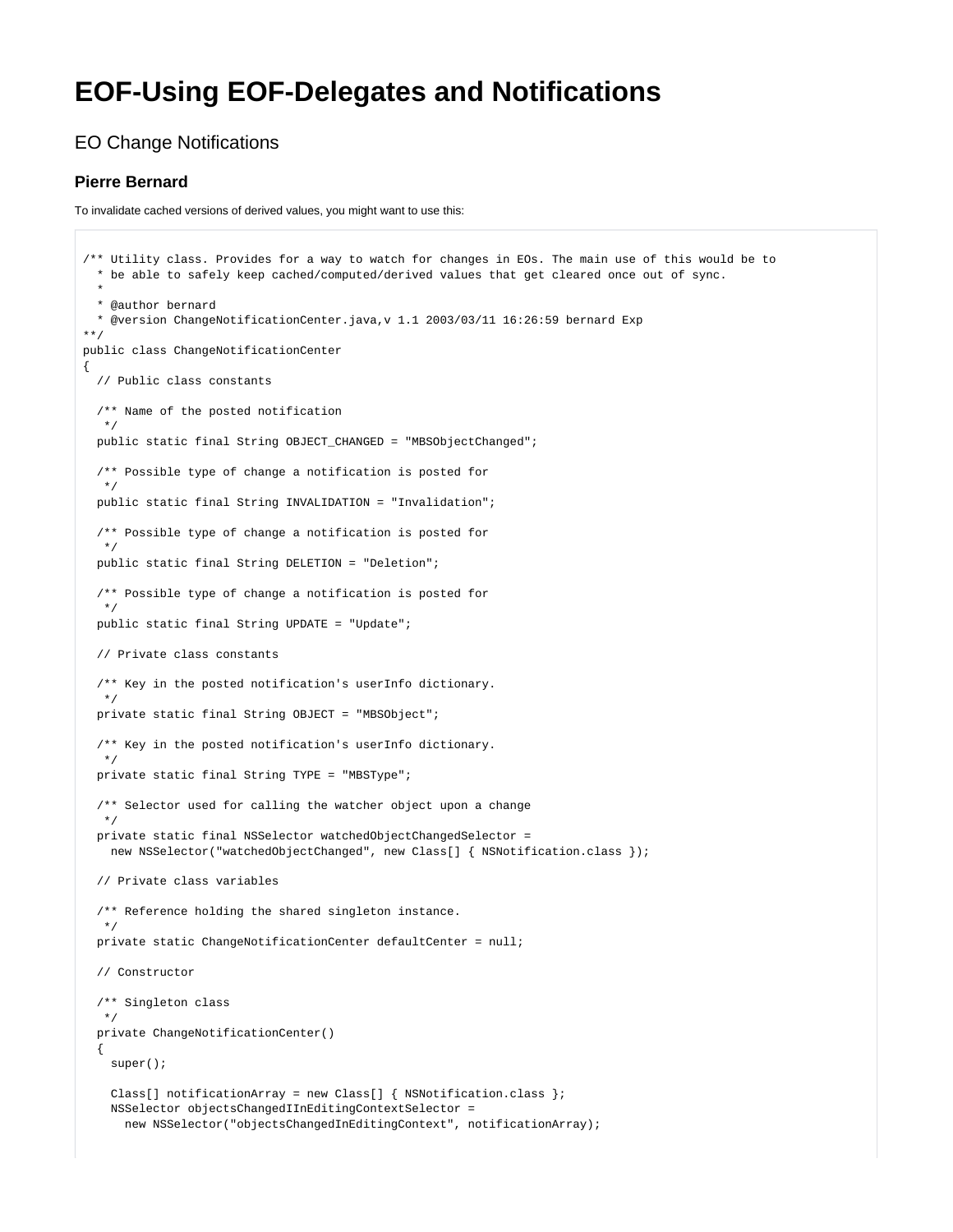```
 NSNotificationCenter.defaultCenter().addObserver(
       this,
       objectsChangedIInEditingContextSelector,
       EOEditingContext.ObjectsChangedInEditingContextNotification,
       null);
   }
   // Public insatnce methods
   /** Method called when a change notification is received.
***
    * The notification is split and redispatched for all updated objects.
 */
  public void objectsChangedInEditingContext(NSNotification notification)
 {
     NSArray updated = (NSArray) notification.userInfo().objectForKey(EOObjectStore.UpdatedKey);
     if (updated != null)
     {
       int count = updated.count();
      for (int i = 0; i < count; i+1)
\left\{ \begin{array}{ccc} & & \\ & & \end{array} \right.Object object = updated.objectAtIndex(i);
         NSDictionary userInfo =
           new NSDictionary(new Object[] { object, UPDATE }, new Object[] { OBJECT, TYPE });
         NSNotificationCenter.defaultCenter().postNotification(OBJECT_CHANGED, object, userInfo);
       }
     }
     NSArray invalidated = (NSArray) notification.userInfo().objectForKey(EOObjectStore.InvalidatedKey);
     if (invalidated != null)
\{ int count = invalidated.count();
      for (int i = 0; i < count; i++)\left\{ \begin{array}{ccc} & & \\ & & \end{array} \right.Object object = invalidated.objectAtIndex(i);
         NSDictionary userInfo =
          new NSDictionary(new Object[] { object, INVALIDATION }, new Object[] { OBJECT, TYPE });
         NSNotificationCenter.defaultCenter().postNotification(OBJECT_CHANGED, object, userInfo);
       }
     }
     NSArray deleted = (NSArray) notification.userInfo().objectForKey(EOObjectStore.DeletedKey);
     if (deleted != null)
     {
       int count = deleted.count();
      for (int i = 0; i < count; i+1)
\left\{ \begin{array}{ccc} & & \\ & & \end{array} \right. Object object = deleted.objectAtIndex(i);
         NSDictionary userInfo = new NSDictionary(new Object[] { object, DELETION }, new Object[] { OBJECT, TYPE 
});
         NSNotificationCenter.defaultCenter().postNotification(OBJECT_CHANGED, object, userInfo);
       }
     }
   }
   /** Method to be called when one creates a cached value that depends on the attributes of a given object.
***
    * Upon registration the object is watched and the watchedObjectChanged() is called once it changes, thus 
providing an
    * oppurtunity to invalidate the cached value.
***
    * @param watcher the watching object which should unregister before disposing
```

```
 * @param object the object to watch
```

```
 * @see #unregisterCacheDependancy
```

```
 * @see #unregisterCacheDependancies
```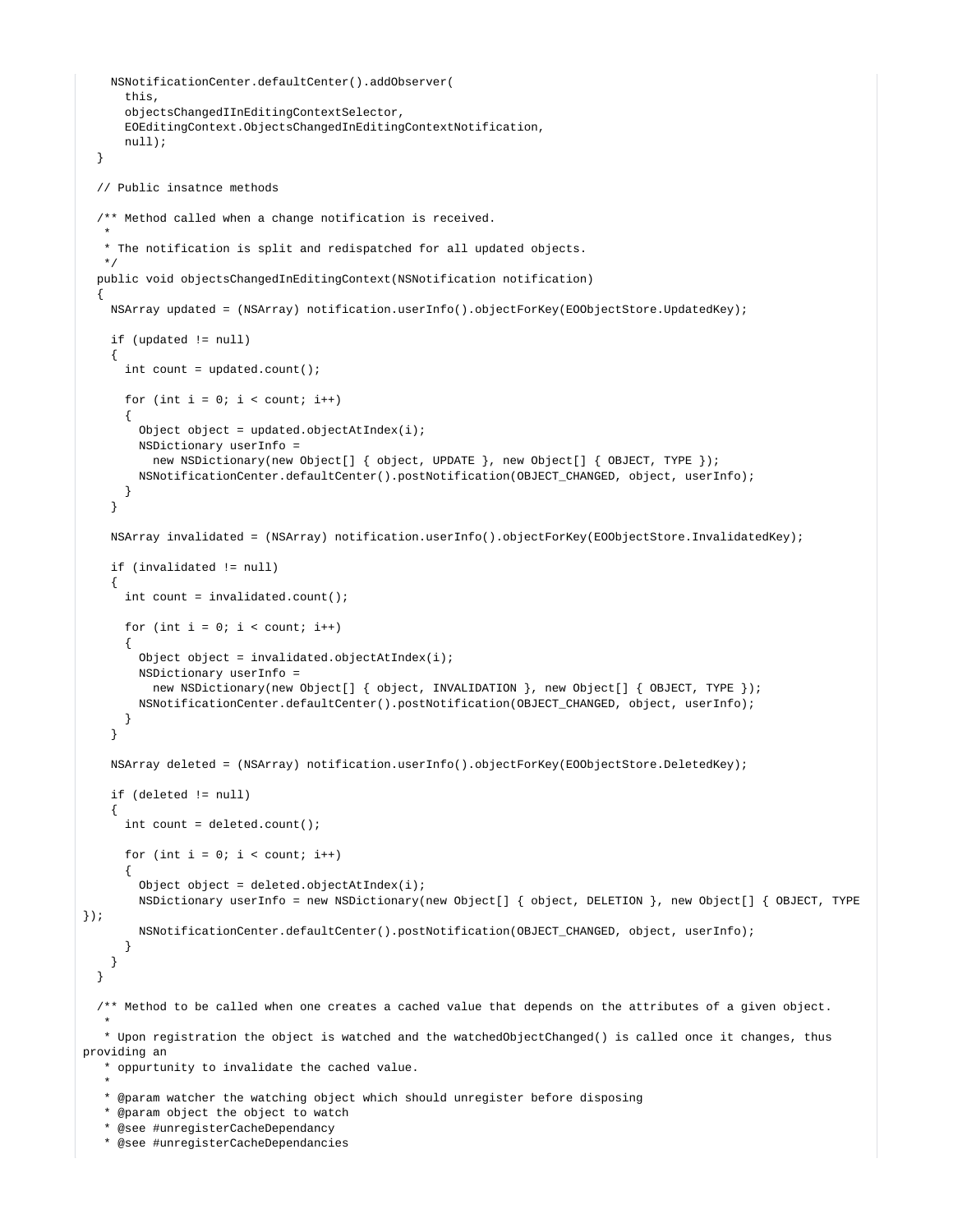```
 */
  public void registerCacheDependancy(ObserverInterface watcher, EOEnterpriseObject object)
 {
    NSNotificationCenter.defaultCenter().addObserver(watcher, watchedObjectChangedSelector, OBJECT_CHANGED, 
object);
  }
   /** Method to be called when one abandons or clears a cached value that depended on attributes of a given 
object.
***
   * @param watcher the watching object
   * @param object the object to watch
    * @see #registerCacheDependancy
 */
  public void unregisterCacheDependancy(ObserverInterface watcher, Object object)
 {
    NSNotificationCenter.defaultCenter().removeObserver(watcher, OBJECT_CHANGED, object);
  }
   /** Unregisters all of the callers dependancies. To be used sparingly as it may break unknown but required
   * dependancies. Usually called when disposing the calling object.
***
   * @param watcher the watching object
   * @see #registerCacheDependancy
   * @see #unregisterCacheDependancy
 */
  public void unregisterCacheDependancies(ObserverInterface watcher)
 {
    NSNotificationCenter.defaultCenter().removeObserver(watcher, OBJECT_CHANGED, null);
  }
  // Public class methods
   /** Gets or lazily instantiates the shared instance of the ChangeNotificationCenter
***
   * @return the unique instance
   */
  public static ChangeNotificationCenter defaultCenter()
   {
    if (defaultCenter == null)
    {
      createDefaultCenter();
    }
    return defaultCenter;
  }
  /** Utility method. Allows for retrieving the changed object from a notification
   * that results of registering interest in a change.
***
   * @param notification the received notification
   * @return the object that triggered the notification
 */
  public static EOEnterpriseObject objectFromNotification(NSNotification notification)
 {
    return (EOEnterpriseObject) notification.userInfo().objectForKey(OBJECT);
  }
   /** Utility method. Allows for retrieving the type of change that ocurred from a notification
   * that results of registering interest in a change.
***
   * @param notification the received notification
   * @return the type as one of the class constants defined in ChangeNotificationCenter
   */
  public static String typeFromNotification(NSNotification notification)
 {
    return (String) notification.userInfo().objectForKey(TYPE);
  }
  // Private class methods
```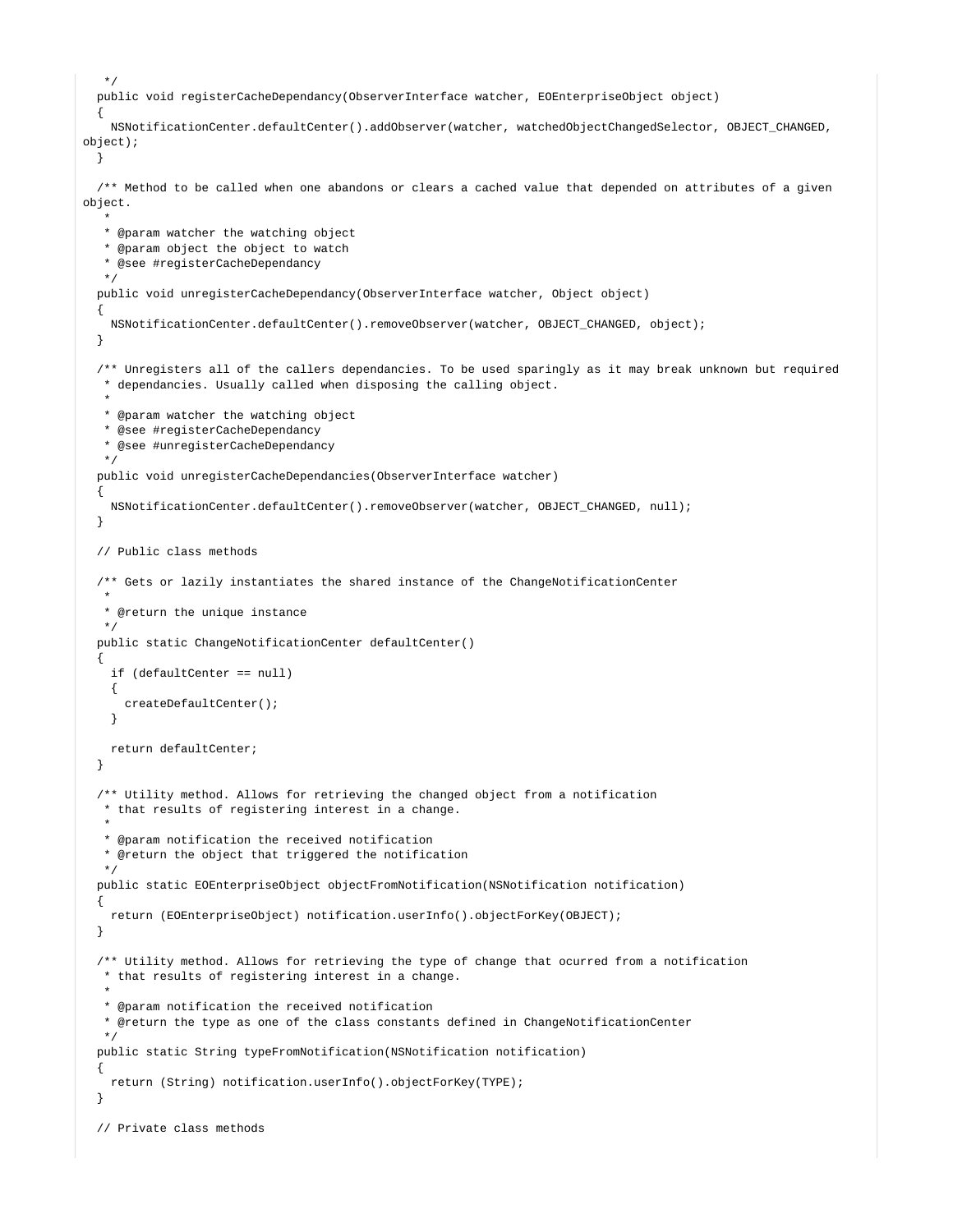```
 /** Creates the singleton instance ensuring there is no existing instance.
 */
  private static synchronized void createDefaultCenter()
   {
    if (defaultCenter == null)
    {
      defaultCenter = new ChangeNotificationCenter();
 }
  }
   // Inner interface definition
   /** Interface to be implemented by objects that need to listen to changes.
***
   * CAVEAT: in most cases it is recommended to not directly implement the interface,
   * but rather create an inner class that implements the interface or better yet
   * extends the default implementation. Indeed if an object (e.g. an EO) which
   * participates in an inheritance hierarchy is used as receiver for notifications,
    * registering or unregistering might break functionality in a parent class.
   */
  public static interface ObserverInterface
   {
    /** Method called when an object on which locally cached values depend is modified.
 *
     * This hook is provided as an opportunity to clear locally cached values. It's a good idea not to recreate
     * the cached values immediately, but on an as-needed basis. You should refrain from changing persisted EO
     * attributes from within this method as this might kick off another chain of notifications.
 *
     * Once the caches cleared, it would be a very good idea to unregister from further notifications until
     * the cache is recreated.
 *
     * @see lu.bcl.enterprise.entity.ChangeNotificationCenter#objectFromNotification
     * @see lu.bcl.enterprise.entity.ChangeNotificationCenter#registerCacheDependancy
     * @see lu.bcl.enterprise.entity.ChangeNotificationCenter#unRegisterCacheDependancy
     */
    public void watchedObjectChanged(NSNotification notification);
  }
  // Inner class
  /** Convenience class for implementing ObserverInterface.
***
   * The recommended way of registering for change notificications is to create an inner
   * class extending this one.
   */
  public abstract static class Observer implements ObserverInterface
 {
    /** Method to be called by subclasses when the create a cached value that depends on the attributes of a 
given object.
 *
     * Upon registration the object is watched and the clearCachedValues() is called once it changes, thus 
providing an
      * oppurtunity to invalidate the cached value.
 *
     * You need to register for each object your locally cached values depend on. E.g. if you build a cached 
value from
     * attributes of EOs in a too-many relationship, your cache depends on each of the objects in the 
relationship as well
     * as on the source of the realtionship.
 *
     * N.B. Extend the dispose() method to unregister any dependancy you might be registered for.
 *
     * @param object the object to watch
     * @see #unregisterCacheDependancy
      * @see #clearCachedValues
 */
    protected void registerCacheDependancy(EOEnterpriseObject object)
\{ ChangeNotificationCenter.defaultCenter().registerCacheDependancy(this, object);
     }
```